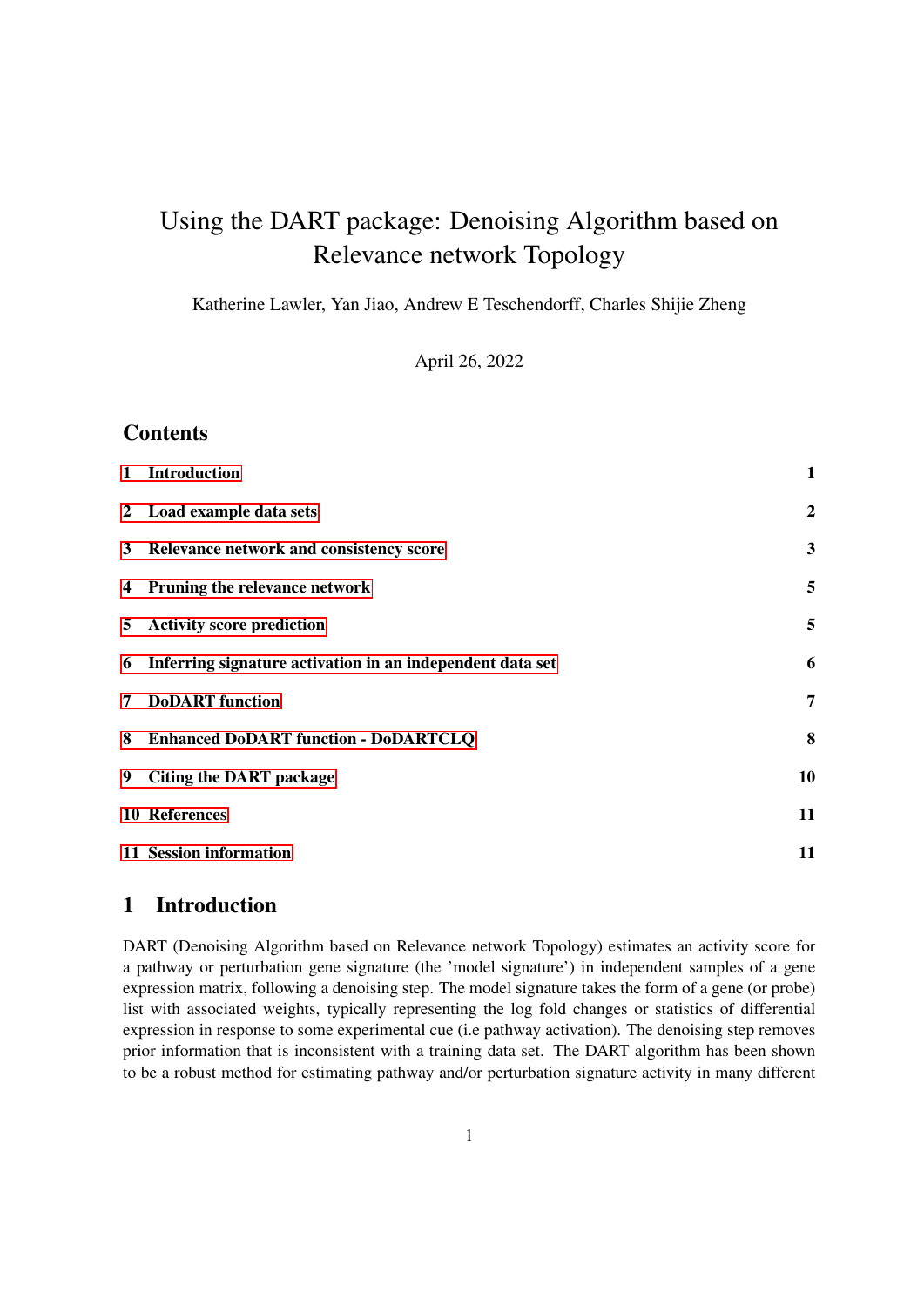cancer gene expression data sets [1,2]. See [1,2] for further details on relevance network construction, consistency score significance estimation and metrics for activation score computation.

We demonstrate the DART functions by estimating the activity of an ERBB2 perturbation signature [3], derived from a cell-line model, in primary breast cancer gene expression data sets. The goal is to show how the in-vitro derived ERBB2 perturbation signature reflecting artificial ERBB2 overexpression can be used to predict the naturally occuring perturbations affecting ERBB2 expression in primary cancers. A relevance correlation network of the model signature genes is trained using the Wang/Minn breast cancer data set [4,5]. It is important that this training data set is fairly large and representative of breast cancer demographics. The relevance network is then pruned to remove the edges (the edges represent statistically significant correlations across the training data), which are inconsistent with the prior information. The pruned network is then used to estimate activity scores in each sample of the training set as well as in the samples of the smaller "Mainz" breast cancer data set [6]. We note that since phenotypic sample labels are not used in the unsupervised inference of the pruned network, that it is valid to obtain activity scores in the training set itself.

> library(DART)

### <span id="page-1-0"></span>2 Load example data sets

For this example, the Wang/Minn and Mainz breast cancer data sets are loaded as ExpressionSets from existing Bioconductor Experiment Data packages [7,8]. Both data sets are based on the Affymetrix U133A platform. Note: DART does not deal with preprocessing of microarray gene expression data. If necessary, expression data set preprocessing such as normalization within data sets should be dealt with by the user before applying DART.

```
> library(Biobase)
> library(breastCancerVDX) # Wang et al./Minn et al.
> library(breastCancerMAINZ)
> data(vdx)
> data(mainz)
```
An in vitro-derived ERBB2 perturbation signature [3] is provided as example data in the DART package. The perturbation signature is given as a vector of differential gene expression following ERBB2 activation and annotated using Entrez Gene IDs. This model signature contains 431 genes, of which 255 genes are reported to be up-regulated and 176 down-regulated.

```
> data(dataDART)
> modelSig <- dataDART$sign
```
#### Mapping between probe identifiers and model signature

The DART functions assume that the same type of identifier is used to label gene expression rows and model signature values.

In general, the mappings between gene expression platforms and the model signatures or pathways should be handled by the user (for example, see the biomaRt package [9] for mapping microarray probe identifiers to Ensembl Gene IDs, Entrez Gene IDs, or other gene identifiers).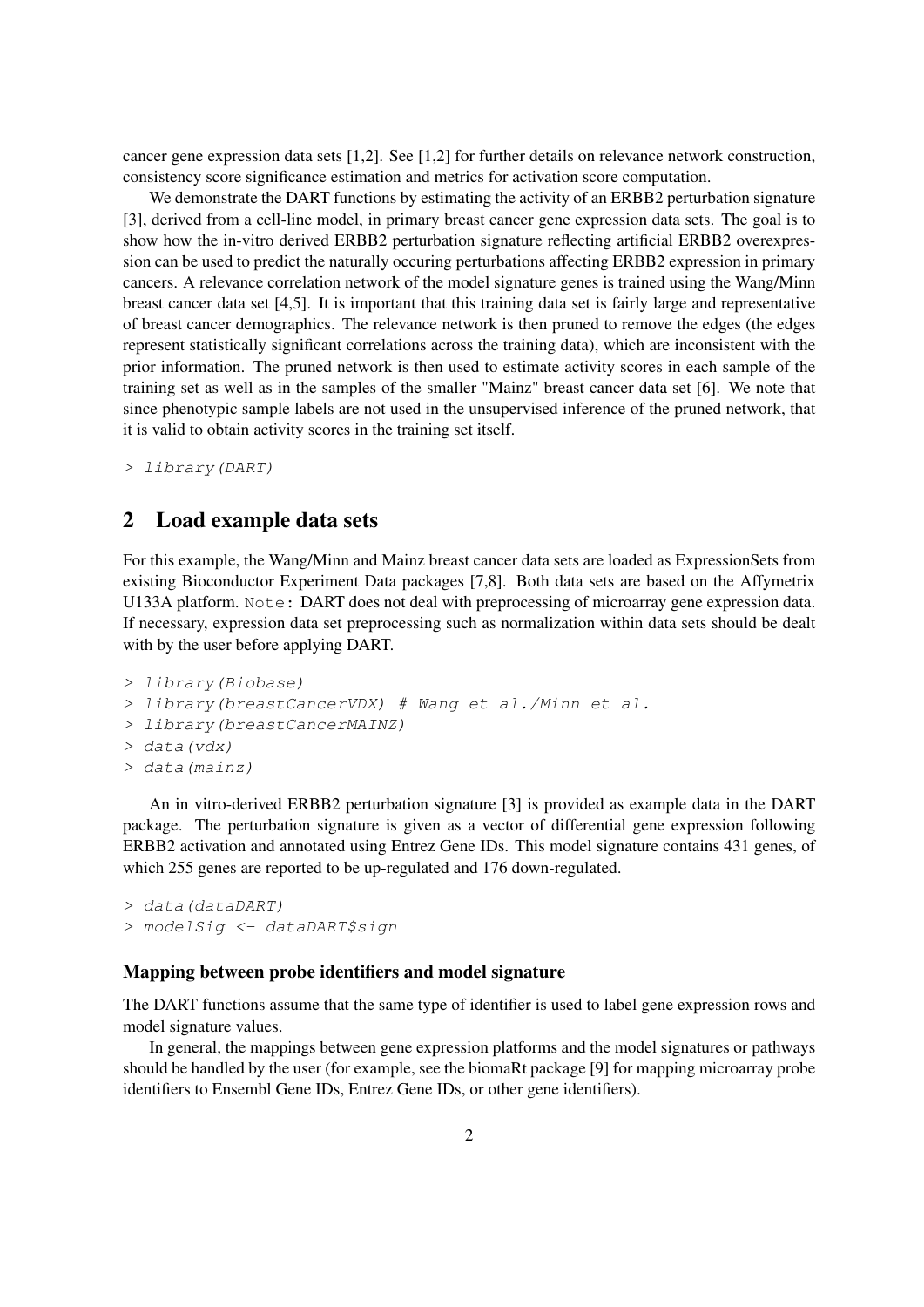This example uses Entrez Gene IDs, so we extract a gene expression matrix from each ExpressionSet and annotate the rows using Entrez Gene IDs. The mapping between Affymetrix probe IDs (gene expression data) and Entrez Gene IDs (model signature) is handled using the Affymetrix U133A probeset annotation provided in the loaded ExpressionSet objects.

#### Example: Constructing a gene expression matrix

For each of the Wang/Minn and Mainz data sets, we retrieve a gene expression matrix from the ExpressionSet and label the rows using Entrez Gene IDs. Where multiple probesets map to one Entrez Gene ID, we retain only the most variable probeset.

```
> # Order vdx by std dev across samples, decreasing
> vdx.ord \leftarrow vdx[order( apply(exprs(vdx), 1, sd,na.cm=T), decreasing=T), ]> # Reduce vdx to retain a single (most variable) probeset per Entrez Gene ID
> vdx.EntrezUniq <- vdx.ord[
+ match(unique(fData(vdx.ord)$EntrezGene.ID), fData(vdx.ord)$EntrezGene
> # Get vdx data, labelled by Entrez Gene IDs
> vdx.data <- exprs(vdx.EntrezUniq)
> rownames(vdx.data) <- fData(vdx.EntrezUniq)$EntrezGene.ID[
+ match(rownames(vdx.data), rownames(fData(vdx.EntrezUniq))) ]
> colnames(vdx.data) <- sub('.CEL.gz$','',pData(vdx.EntrezUniq)$filename)
>#
> # Do the same for the Mainz data set
> mainz.ord <- mainz[order( apply(exprs(mainz), 1, sd,na.rm=T), decreasing=T)
> mainz.EntrezUniq <- mainz.ord[
+ match(unique(fData(mainz.ord)$EntrezGene.ID),fData(mainz.ord)$EntrezG
> mainz.data <- exprs(mainz.EntrezUniq)
> rownames(mainz.data) <- fData(mainz.EntrezUniq)$EntrezGene.ID[
+ match(rownames(mainz.data),rownames(fData(mainz.EntrezUniq))) ]
> colnames(mainz.data) <- sub('.CEL.gz$','',pData(mainz.EntrezUniq)$filename)
> #
> # Inspect the gene expression matrices
> dim(vdx.data)
[1] 13092 344
> dim(mainz.data)
[1] 13092 200
```
#### <span id="page-2-0"></span>3 Relevance network and consistency score

A relevance network is constructed using the model signature genes as nodes. A pair of nodes is connected if the correlation/anti-correlation of the nodes is significant in the training data set. Significance is defined using a user-specified false discovery rate threshold (default value is 0.000001). This is stringent, but reflects a conservative Bonferroni threshold: since typical model signatures consist on the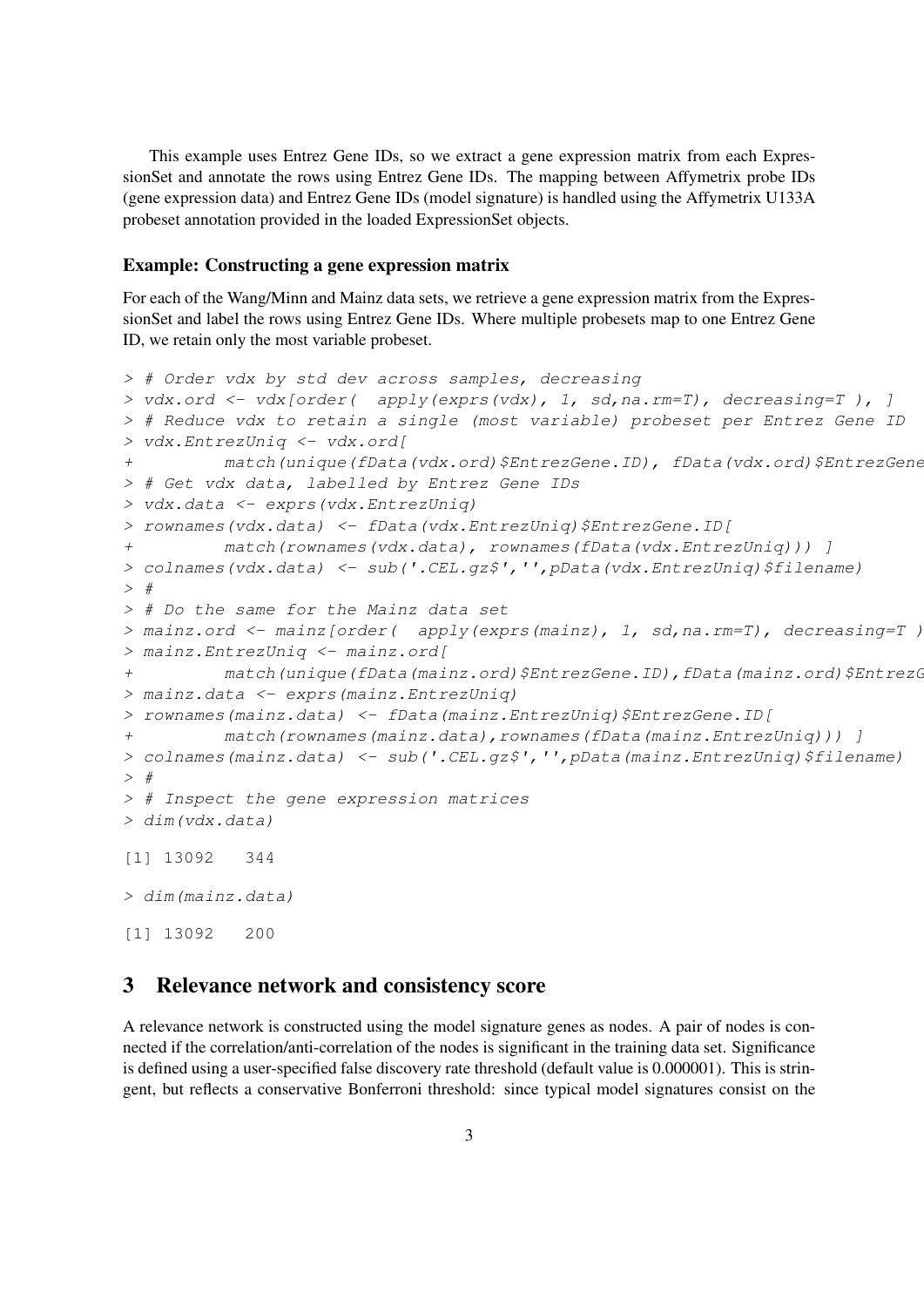order of 100 genes, this means estimation on the order of 10000 pairwise correlations, so a Bonferroni threshold would approximately be around 1e-6.

```
> rn.o <- BuildRN(vdx.data, modelSig, fdr=0.000001)
[1] "Found 97% of signature genes in data matrix"
> # How many nodes in the relevance network?
> print(dim(rn.o$adj))
[1] 420 420
> # How many edges in the relevance network? Look at the adjacency matrix.
> print (sum (rn. o$adj == 1)/2)
[1] 6400
> # The nodes in the relevance network are the genes in the model signature
> # which were found in the data matrix
> print(length(rn.o$rep.idx))
```
[1] 420

Reducing the false discovery rate even further to 0.0000001 results in a relevance network with reduced connectivity:

```
> rn.smallerFDR.o <- BuildRN(vdx.data, modelSig, fdr=0.0000001)
[1] "Found 97% of signature genes in data matrix"
> print (sum (rn. smallerFDR. o$adj == 1)/2)
```
[1] 4975

Before performing the pruning step, we check whether the relevance network is significantly consistent with the model signature when compared with randomly permuted node-node correlations. Note: If the consistency score is not significant compared to the random permutations, then this indicates that the directional expression changes encoded in the perturbation signature do not account for expression variation of these genes in the data set. Therefore, if the consistency score is not significant it is not recommended to use the signature to predict pathway activity.

```
> ### Evaluate Consistency
> evalNet.o <- EvalConsNet(rn.o);
> print(evalNet.o$netcons['fconsE'])
   fconsE
0.7190625
```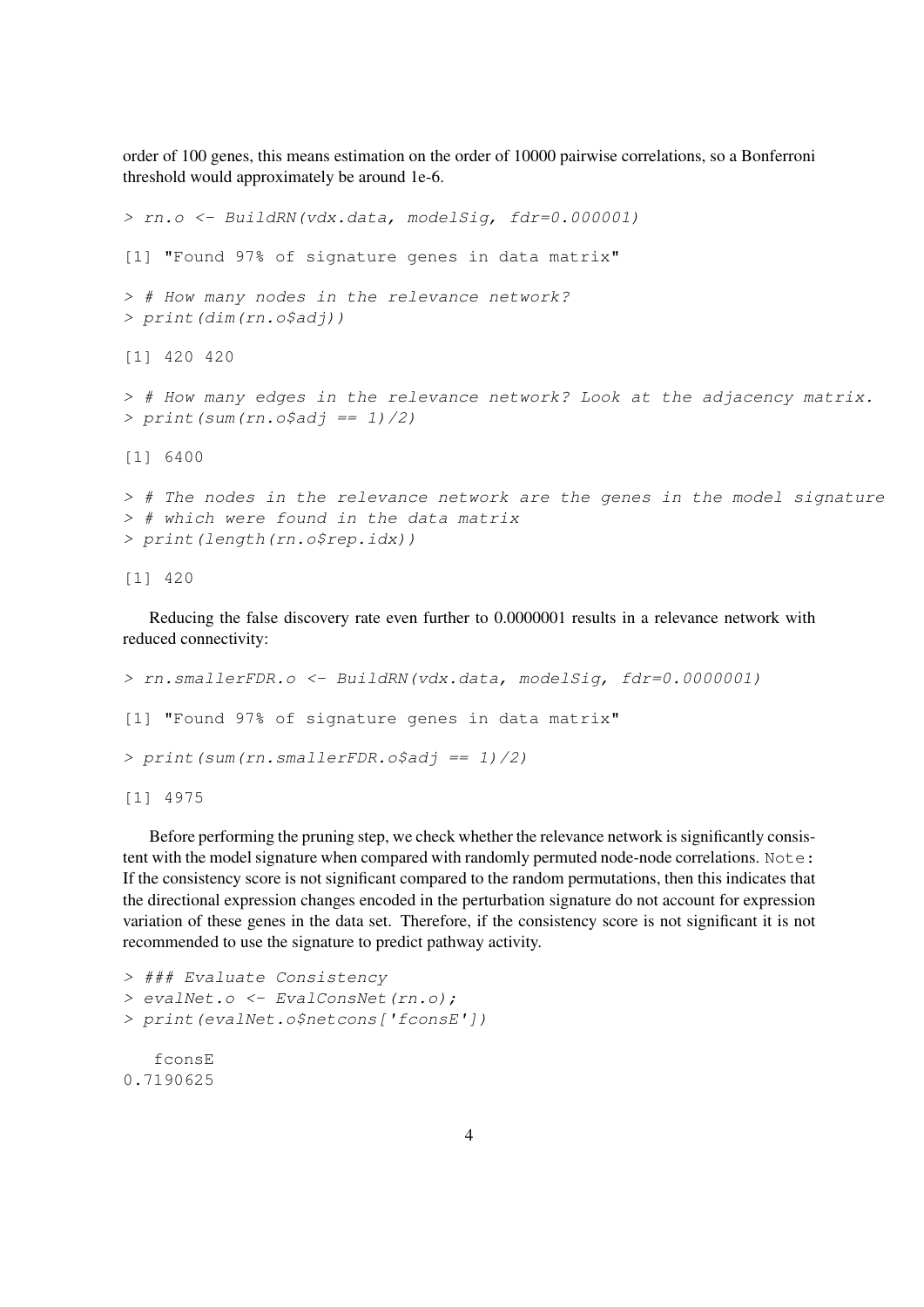```
> ### The consistency score (i.e fraction of consistent edges) is 0.72.
>
> print(evalNet.o$netcons)
          nG nE fE fconsE Pval(consist)
4.200000e+02 6.400000e+03 7.273554e-02 7.190625e-01 0.000000e+00
> ### The p-value of the consistency score is significant, so proceed.
> ### Note that P-values may appear as zero because of the finite number
> ### of randomisations performed.
```
#### <span id="page-4-0"></span>4 Pruning the relevance network

The pruning step removes edges which are inconsistent with the prior information contained in the model signature vector. An edge is removed from the relevance network if the nodes are correlated in the training data set but have opposite signs in the model signature, or the nodes are anti-correlated in the training set but have the same sign in the model signature vector.

```
> ### Prune (i.e. denoise) the network
> prNet.o <- PruneNet(evalNet.o)
> ### Print dimension of the maximally connected pruned network
> print(dim(prNet.o$pradjMC))
[1] 347 347
> ### Print number of edges in maximally connected pruned network
> print(sum(prNet.o$pradjMC)/2)
```
[1] 4601

#### <span id="page-4-1"></span>5 Activity score prediction

Finally, an activity score for the model signature is estimated for each sample in the data set.

```
> ### Infer signature activation in the original data set
> pred.o <- PredActScore(prNet.o, vdx.data)
```
[1] "Found 100% of maximally connected pruned network genes in the data"

The activity score on a relevance network of  $N$  genes is defined for each sample (data set column) as

$$
\frac{1}{\sqrt{\sum_{i\in N}k_i^2}}\sum_{i\in N}\sigma_ik_i\vec{z}_i
$$

where  $k_i$  is the number of neighbours of gene i in the network,  $\vec{z}$  is the row-standardized expression vector for the sample, and  $\sigma_i$  is  $\pm 1$  according to whether gene i is up- or down-regulated (this information comes from the model signature).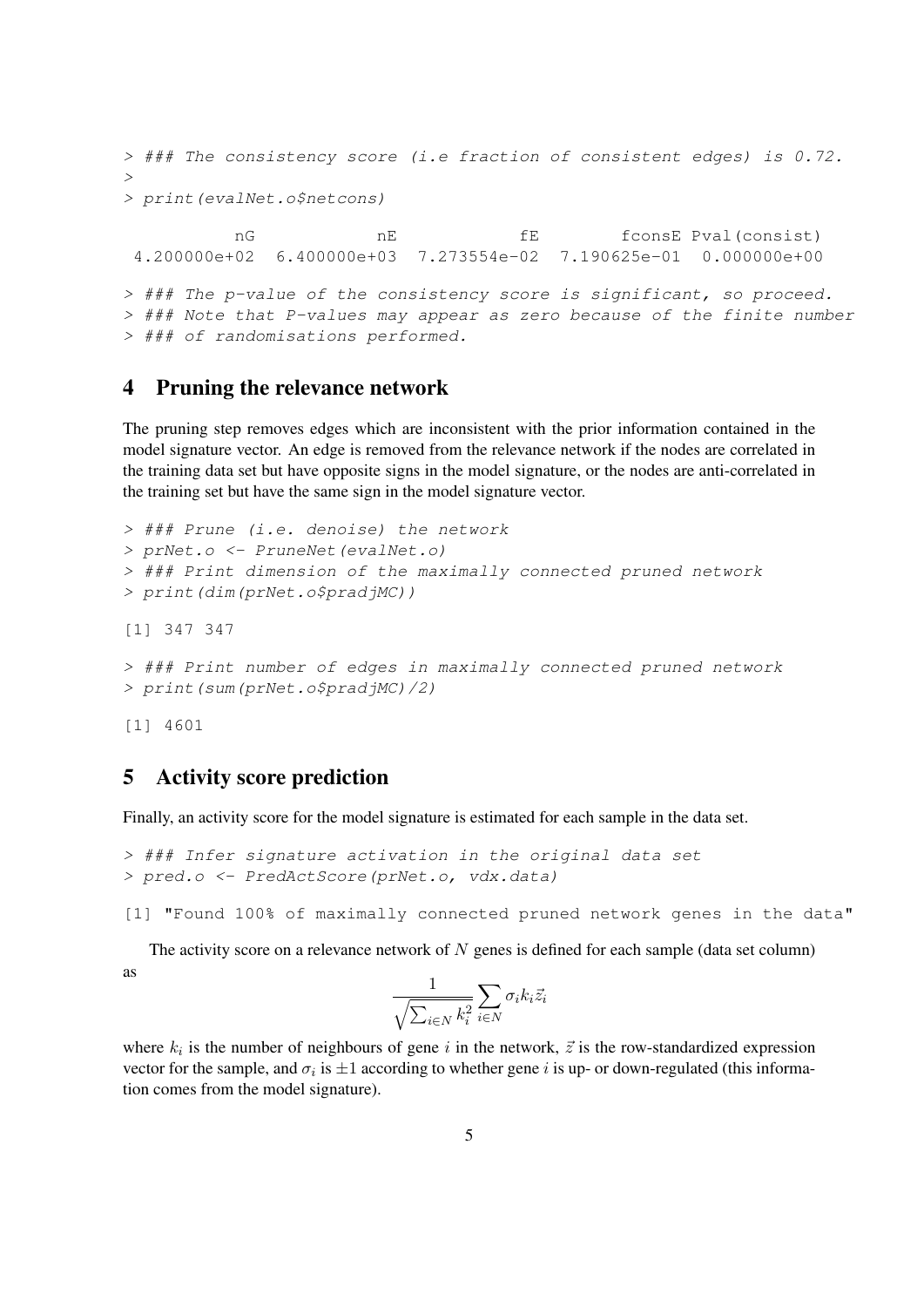Comparing the estimated activation scores to predicted intrinsic breast cancer subtypes for the Wang et al. subset of samples shows a significant difference in ERBB2 permutation signature activation between basal-like and HER2 breast cancer subtypes. (Intrinsic subtype predictions were precomputed for this example using an intrinsic subtype classifier [10].)

> ### Check that activation is higher in HER2+ compared to basals

> pred.o.score.report <- pred.o\$score[match(names(dataDART\$pheno),names(pred.o\$

> boxplot(pred.o.score.report ~ dataDART\$pheno, ylab='activity score: ERBB2 pert

> pv <- wilcox.test(pred.o.score.report ~ dataDART\$pheno)\$p.value

> title(main=paste("DoDART - Wang data set: P=",signif(pv,2),sep=""))



**DoDART − Wang data set: P=1.8e−05**

### <span id="page-5-0"></span>6 Inferring signature activation in an independent data set

The pruned relevance network can be used to estimate robust model signature activity in other breast cancer data sets. Note that for the learning of the pruned network a relatively large data set is necessary, ideally one that represents a random sampling of the underlying disease demographics. Having inferred the pruned network in this large training set, predicting pathway activity in independent samples is then done for each sample separately.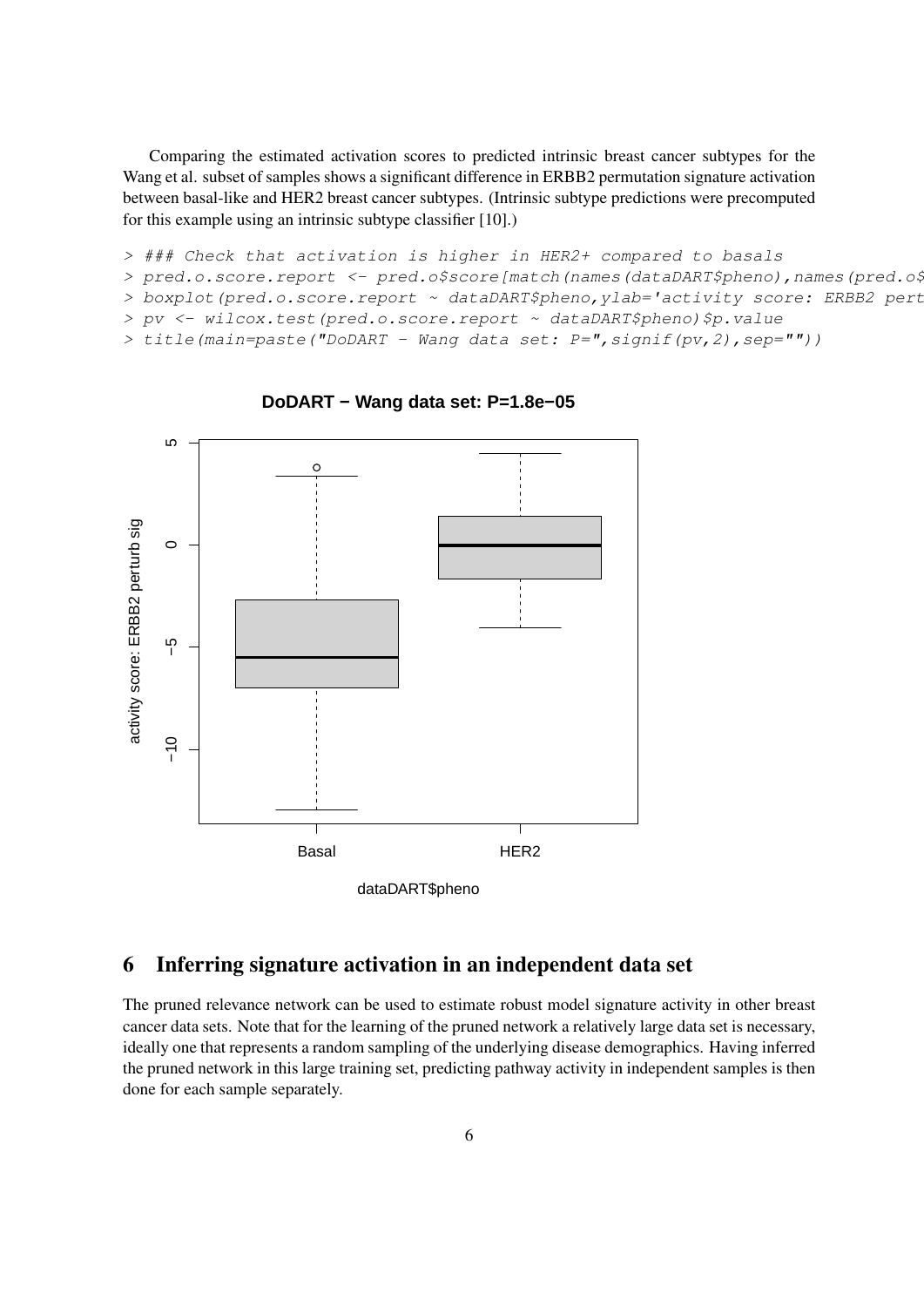```
> pred.mainz.o <- PredActScore(prNet.o, mainz.data)
[1] "Found 100% of maximally connected pruned network genes in the data"
> # Check that activation is higher in HER2+ compared to basals
> # in the smaller Mainz data set, after training on the larger Wang/Minn data
>
> pred.mainz.o.score.report <- pred.mainz.o$score[
+ match(names(dataDART$phenoMAINZ),names(pred.mainz.o$score))]
> boxplot(pred.mainz.o.score.report ~ dataDART$phenoMAINZ,
+ ylab='activity score: ERBB2 perturb sig')
> pv <- wilcox.test(pred.mainz.o.score.report ~ dataDART$phenoMAINZ)$p.value
> title(main=paste("DoDART - Mainz data set: P = ", signif(pv, 2), sep=""))
```
 $\Omega$ activity score: ERBB2 perturb sig activity score: ERBB2 perturb sig ပှိ −5<br>−10  $-10$ Basal HER2

**DoDART − Mainz data set: P=0.00019**



## <span id="page-6-0"></span>7 DoDART function

The wrapper function DoDART builds a relevance network, evaluates the consistency of correlations compared to the model signature, removes noise from the network (pruning step), and estimates an activity score for each sample in the data set [2].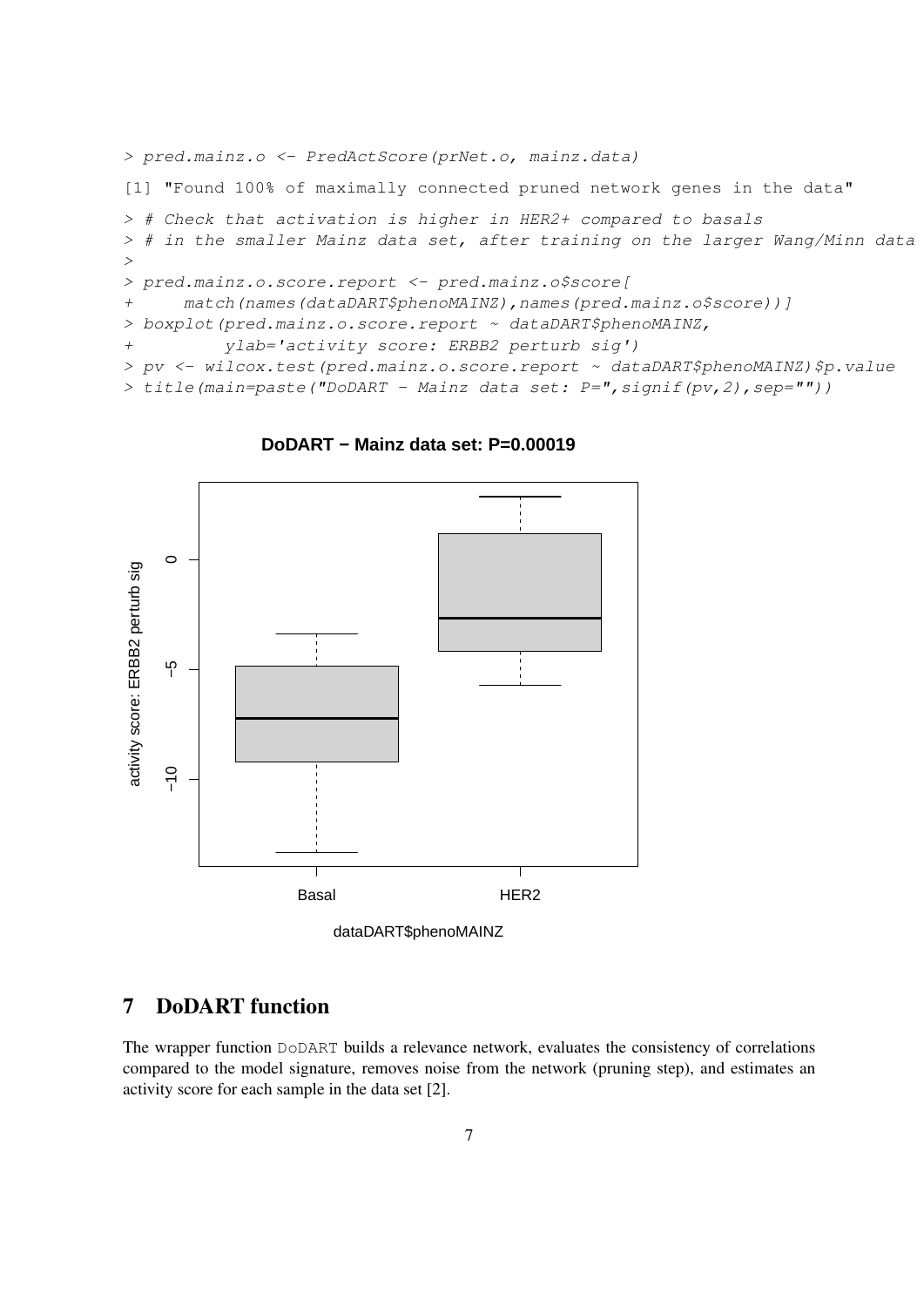```
> res.vdx <- DoDART(vdx.data, modelSig, fdr=0.000001)
[1] "Found 97% of signature genes in data matrix"
[1] "Found 100% of maximally connected pruned network genes in the data"
> # View the activity scores for the first five Wang/Minn samples
> print(res.vdx$score[1:5])
 GSM36793 GSM36796 GSM36797 GSM36798 GSM36800
 3.1162895 0.8782771 -6.9537040 -4.0296276 3.7383374
```
#### <span id="page-7-0"></span>8 Enhanced DoDART function - DoDARTCLQ

The enhanced wrapper function DoDARTCLQ builds on DoDART. DoDARTCLQ uses a smaller and more compact network to estimate pathway/perturbation activity compared to DoDART. Whereas DoDART uses the whole pruned correlation network, DoDARTCLQ infers all maximal cliques within the pruned correlation network and then estimates activity using only genes in the union set of these maximal cliques. Although the largest cliques may not be unique, they typically exhibit very strong overlaps, justifying the use of the merged or union set.

```
> res2.vdx <- DoDARTCLQ(vdx.data, modelSig, fdr=0.000001)
[1] "Found 97% of signature genes in data matrix"
[1] "Found 100% of maximally connected pruned network genes in the data"
> # View the activity scores generated by DoDARTCLQ for the first five Wang/Min
> print(res2.vdx$pred[1:5])
   GSM36793 GSM36796 GSM36797 GSM36798 GSM36800
 2.18991558 - 0.01577221 - 4.71891616 - 1.49101043 1.12086416
> ### Check that activation generated by DoDARTCLQ is higher in HER2+ compared
> pred.o.score.report2 <-res2.vdx$pred[match(names(dataDART$pheno),names(pred.o
> boxplot(pred.o.score.report2 ~ dataDART$pheno, ylab='activity score: ERBB2 per
> pv <- wilcox.test(pred.o.score.report ~ dataDART$pheno)$p.value
> title(main=paste("DoDARTCLQ - Wang data set: P=",signif(pv,2),sep=""))
```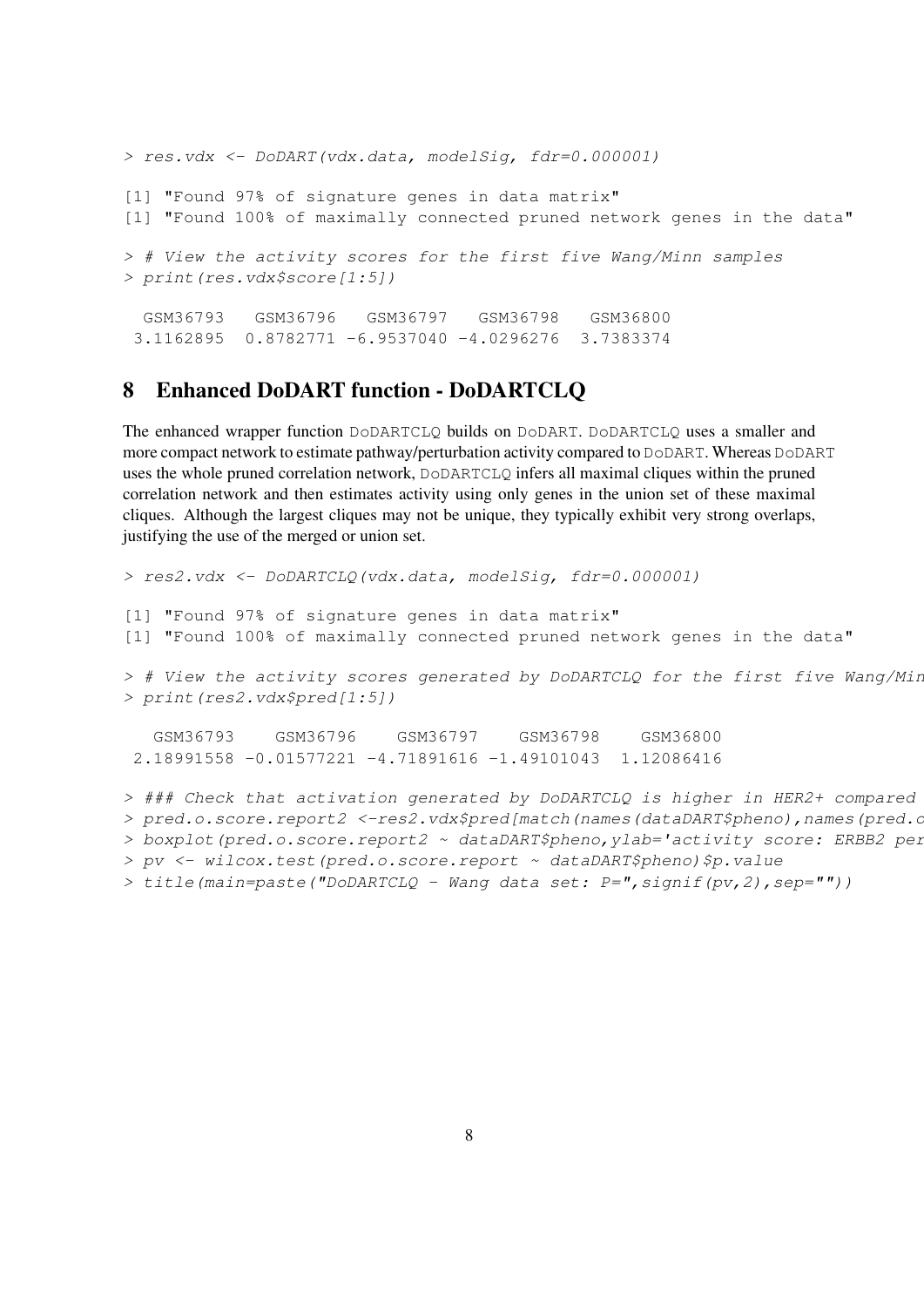

**DoDARTCLQ − Wang data set: P=1.8e−05**

```
dataDART$pheno
```

```
> # Check that activation is higher in HER2+ compared to basals
> # in the smaller Mainz data set, after training on the larger Wang/Minn data
> # set by DoDARTCLQ
>
> pred.mainz2.o <- PredActScore(res2.vdx$clq, mainz.data)
[1] "Found 100% of maximally connected pruned network genes in the data"
> pred.mainz.o.score.report2 <- pred.mainz2.o$score[
+ match(names(dataDART$phenoMAINZ),names(pred.mainz.o$score))]
> boxplot(pred.mainz.o.score.report2 ~ dataDART$phenoMAINZ,
+ ylab='activity score: ERBB2 perturb sig')
> pv <- wilcox.test(pred.mainz.o.score.report ~ dataDART$phenoMAINZ)$p.value
> title(main=paste("DoDARTCLQ - Mainz data set: P=",signif(pv,2),sep=""))
```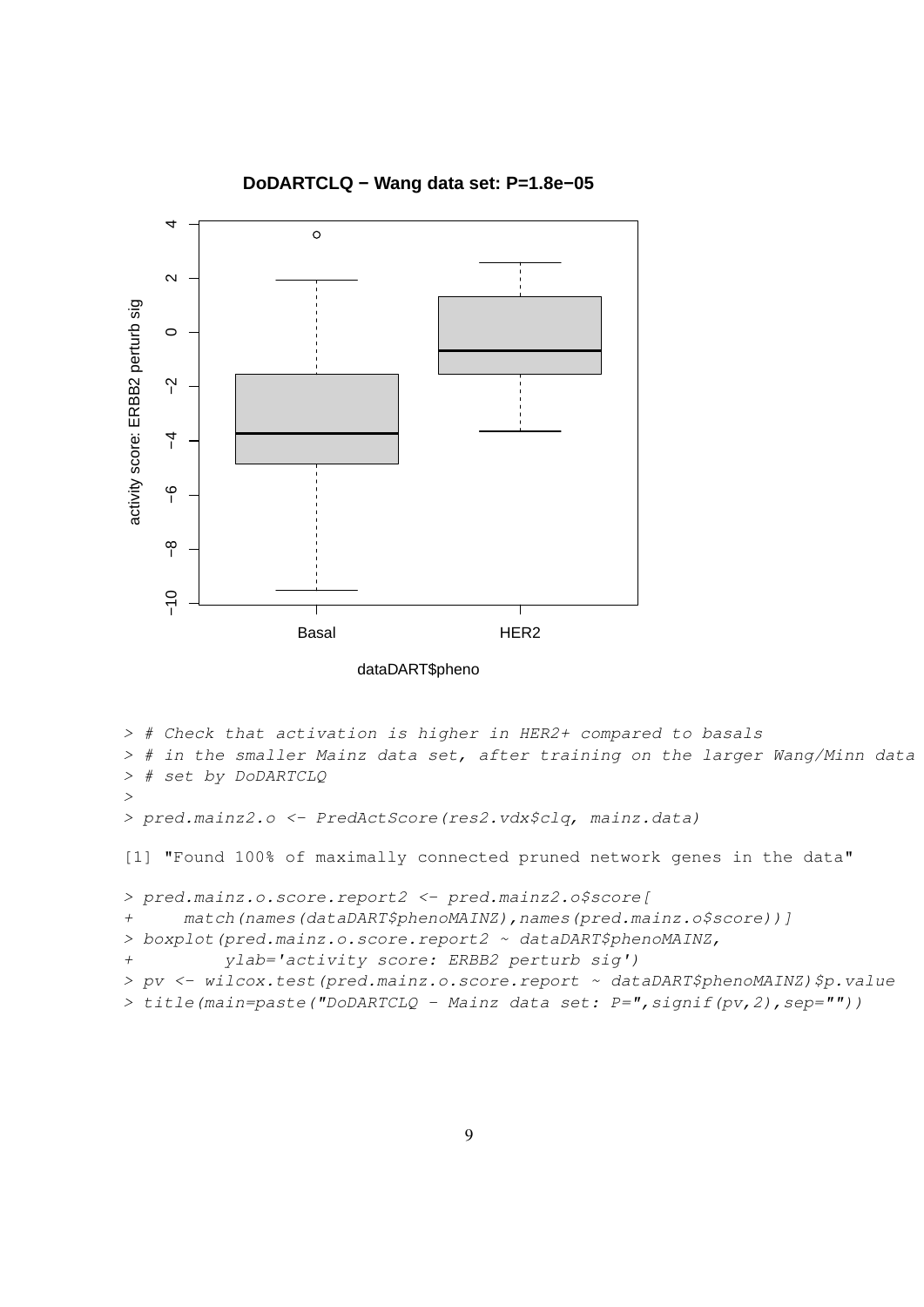

**DoDARTCLQ − Mainz data set: P=0.00019**

dataDART\$phenoMAINZ

# <span id="page-9-0"></span>9 Citing the DART package

To cite the DART package and methods:

Jiao Y, Lawler K, Patel GS, Purushotham A, Jones AF et al. (2011) DART: Denoising Algorithm based on Relevance network Topology improves molecular pathway activity inference. BMC Bioinformatics, 12:403.

Teschendorff AE, Gomez S, Arenas A, El-Ashry D, Schmidt M, et al. (2010) Improved prognostic classification of breast cancer defined by antagonistic activation patterns of immune response pathway modules. BMC Cancer 10:604.

Teschendorff AE, Li L, Yang Z. (2015) Denoising perturbation signatures reveals an actionable AKTsignaling gene module underlying a poor clinical outcome in endocrine treated ER+ breast cancer. Genome Biology 16:61.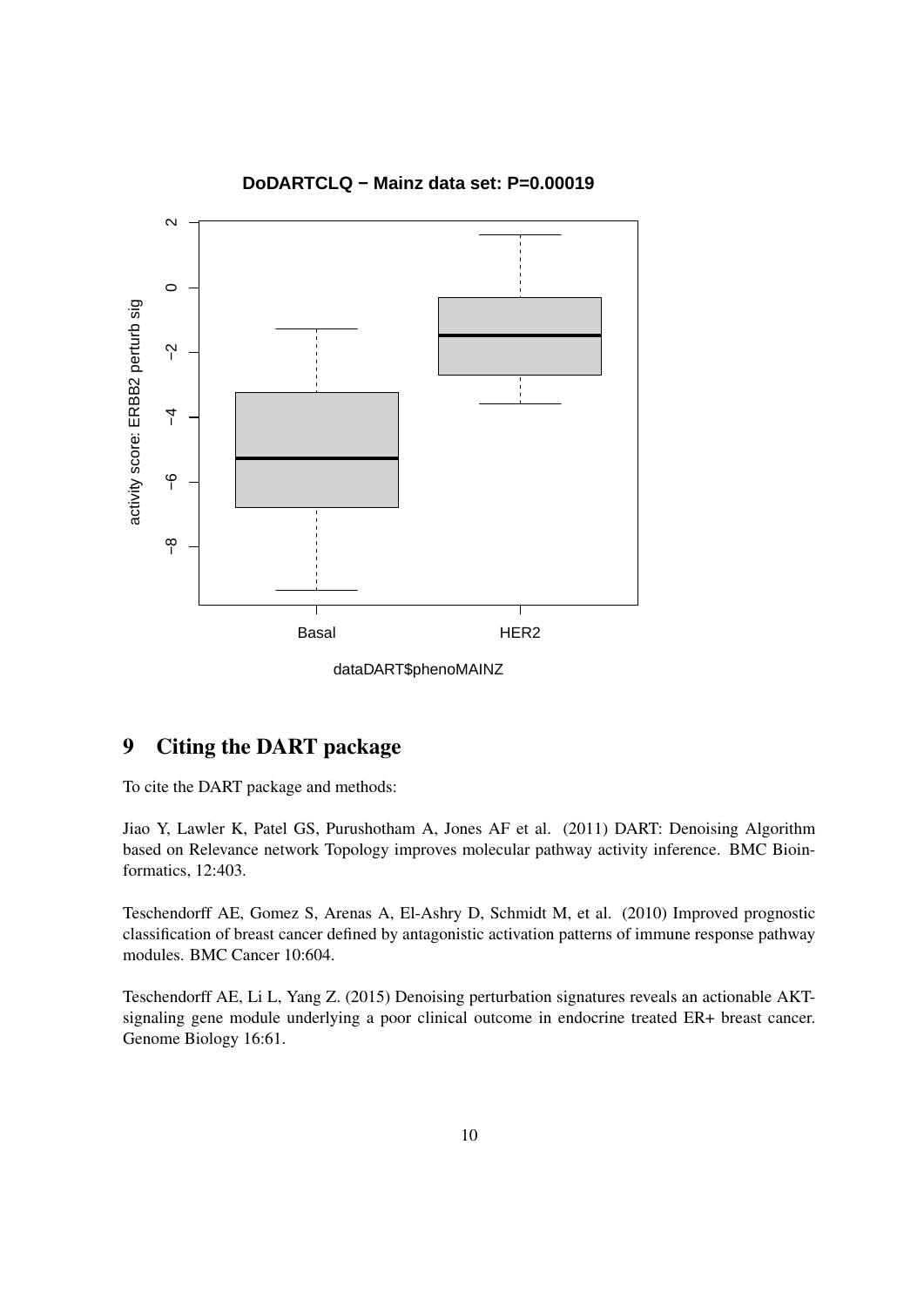#### <span id="page-10-0"></span>10 References

1. Jiao, Y. et al. DART: Denoising Algorithm based on Relevance network Topology improves molecular pathway activity inference. BMC Bioinformatics 12, 403 (2011).

2. Teschendorff, AE. et al. Denoising perturbation signatures reveals an actionable AKTsignaling gene module underlying a poor clinical outcome in endocrine treated ER+ breast cancer. Genome Biology 16:61 (2015).

3. Creighton, C.J. et al. Activation of mitogen-activated protein kinase in estrogen receptor alpha-positive breast cancer cells in vitro induces an in vivo molecular phenotype of estrogen receptor alpha-negative human breast tumors. Cancer Research 66, 3903-11 (2006).

4. Wang, Y. et al. Gene-expression profiles to predict distant metastasis of lymph-node-negative primary breast cancer. Lancet 365, 671-9 (2005).

5. Minn, A.J. et al. Lung metastasis genes couple breast tumor size and metastatic spread. PNAS 104, 6740-5 (2007).

6. Schmidt, M. et al. The humoral immune system has a key prognostic impact in node-negative breast cancer. Cancer Research 68, 5405-13 (2008).

7. Schroeder, M. et al. breastCancerVDX: Gene expression datasets published by Wang et al. [2005] and Minn et al. [2007] (VDX). (2011). <http://compbio.dfci.harvard.edu/>

8. Schroeder, M. et al. breastCancerMAINZ: Gene expression dataset published by Schmidt et al. [2008] (MAINZ). (2011). <http://compbio.dfci.harvard.edu/>

9. Durinck, S., Huber, W. biomaRt: Interface to BioMart databases (e.g. Ensembl, COSMIC, Wormbase and Gramene).

10. Hu, Z. et al. The molecular portraits of breast tumors are conserved across microarray platforms. BMC Genomics 7, 96 (2006).

# <span id="page-10-1"></span>11 Session information

> print(sessionInfo()) R version 4.2.0 RC (2022-04-21 r82226) Platform: x86\_64-pc-linux-gnu (64-bit) Running under: Ubuntu 20.04.4 LTS Matrix products: default BLAS: /home/biocbuild/bbs-3.16-bioc/R/lib/libRblas.so LAPACK: /home/biocbuild/bbs-3.16-bioc/R/lib/libRlapack.so locale:

[1] LC\_CTYPE=en\_US.UTF-8 LC\_NUMERIC=C